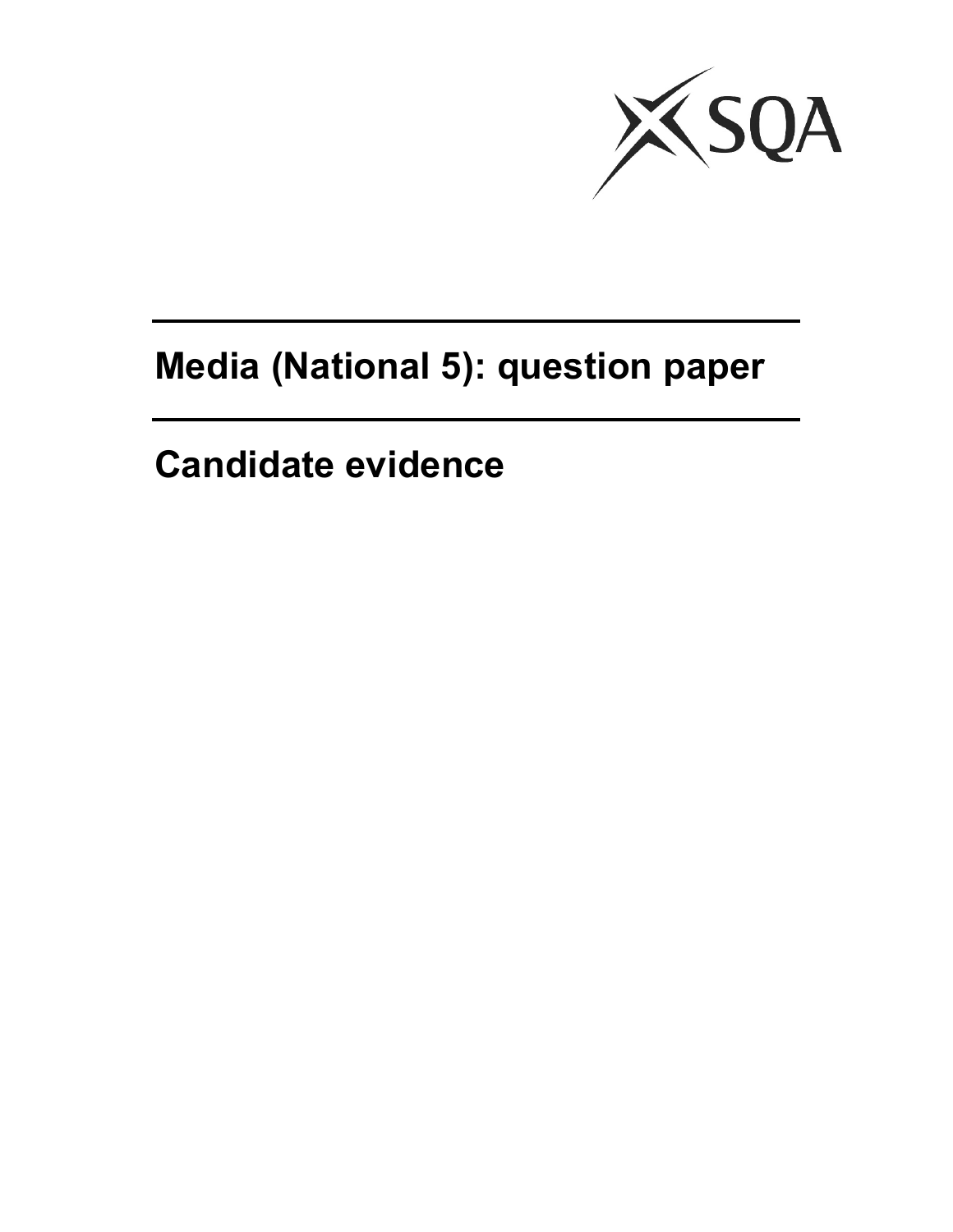## **Candidate 1 evidence**

**1a**. One genre convention of sitcoms is camera work specifically medium shots to help identify jokes, physical comedy and visual gags. Sitcoms rarely use external or extreme long establish shots.

One way this genre convention can be seen in the pilot episode of Brooklyn Nine-Nine where Jake is sitting at his desk with a shirt and tie on, he then stands up showing he is wearing brightly coloured speedos, the medium shot was used to focus the audience on his costume for a visual gag.

Another way this can be seen is in the Friends episode 'The One with the Embryos' in the scene where Ross is guessing the contents out of Rachels shopping bag, throughout the scene the medium shot goes back and forth between the friends to show facial expression and to let the audience know when the jokes were.

Another genre convention of sitcoms is fixed character types which are easily identifiable and never change substantially.

Jake clearly plays the sitcom role of the dork as he can be described to love puzzles and had not quite 'grown up'. He shows this immature behaviour when giving the Donnie Brasco speech and when he tries to undermine the captain in the Pilot episode.

Charles plays the sitcom role of the 'goofball' as he can be described as naïve, getting take advantage of and not understanding jokes. An example of this can be seen when Charles asks Gina the best way to as out Rosa and Gina tells him to Google "how to buy movie ticks for a woman that doesn't like me" Charles than thanks her genuinely not realising he is being mocked.

Rosa clearly plays the sitcom role of the bully as she can be described as intimidating and aggressive and no one wanting to 'get in her way'. We can see this behaviour when Rosa intimidates her co-worker to tell her what her secret Santa was and to exchange the gift for a better one.

Another genre convention of sitcoms is opening credits which often have sung theme tunes which are upbeat and recognisable.

One way we can see this in the Brooklyn Nine-Nine opening credits where we can see Rosa hitting her computer in an aggressive way – showing she is the bully archetype.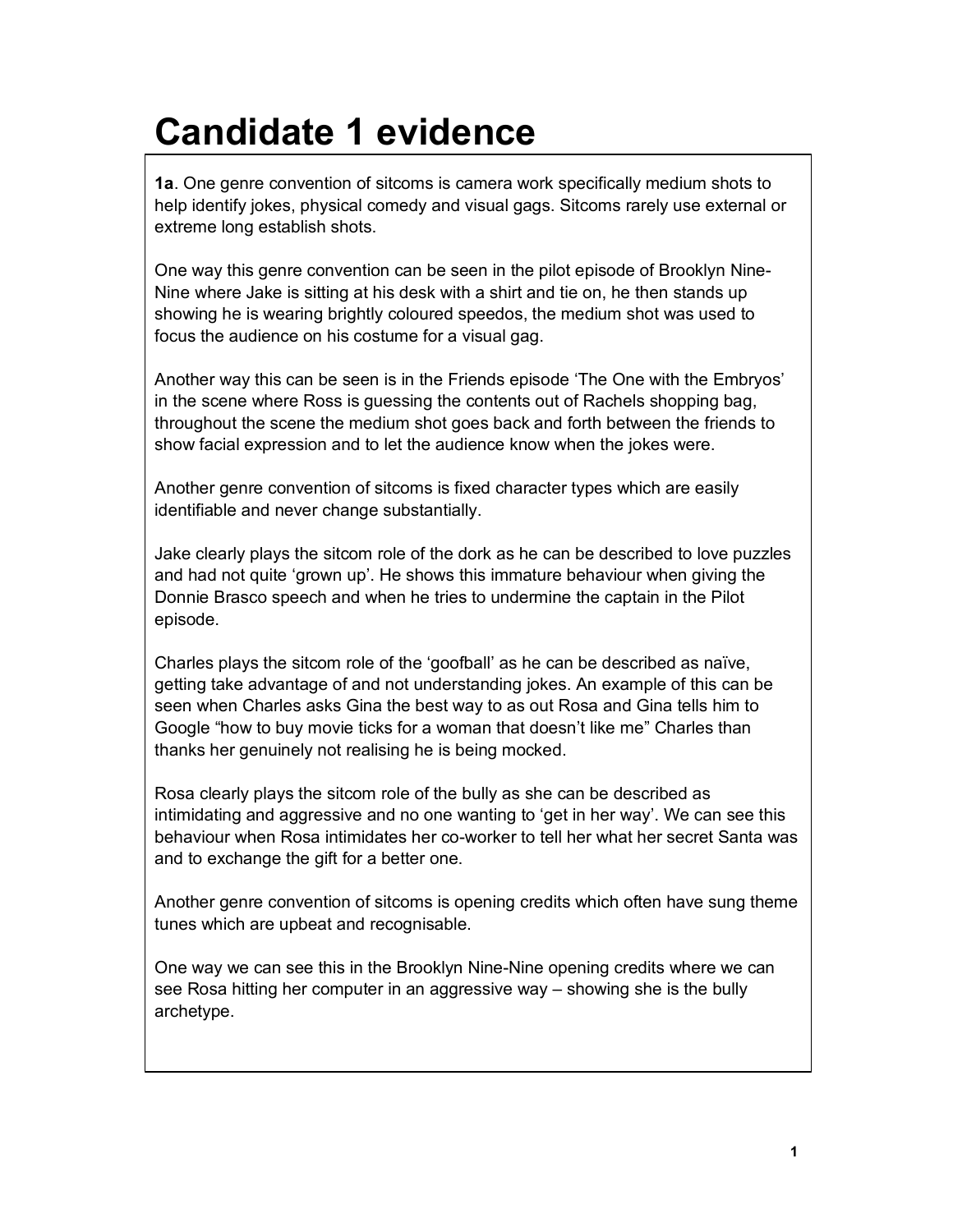**1b.** Genre conventions are used to entertain the audience by making them laugh one way that is done is by making the conventions easily identifiable and by not changing the conventions every episode.

Another way that is done is by having "cheesy" dialogue which also make the audience laugh.

**2a.** One representation of 90s Derry during the troubles is as a dangerous place but the people don't take the dangers too seriously, a sectarian place but people living there also don't take it seriously and a boring, ordinary working class town.

Michelle in the pilot episode of Derry Girls is being represented as the bully archetype that is aggressive, intimidating and mean and as a chav.

Orla in the pilot episode of Derry Girls is being represented as a non-stereotypical teenage girl that is unusual and weird.

**2b.** One way this representation is created can be seen in the opening scene where an establishing shot shows a tank and soldiers, showing that it is a dangerous place however the cheery upbeat music changes the representation showing the people that live there don't take the troubles too seriously.

Another way this representation is created can be seen in the same establishing shot where two boys can be seen graffiti-ing the 'London' part of the Londonderry sign showing that the people staying in Derry don't want to be part of the UK.

Another way this representation is created can be see in the medium shot of a woman smoking a cigarette in her pyjamas, showing that the town is working class as this is 'normal behaviour' for the working class community.

Another way this representation is created is shown in the scene where soldiers are searching the bus with weapons, showing that it is a dangerous place however the representation is changed through dialogue when the girls talk about flirting with the soldiers and one jokes about having a bomb 'in her knickers'.

Another way this representation is created is in the same scene where the cheery upbeat 90s music creates a light-hearted atmosphere showing the girls are used to the bus being searched.

Another way this representation is created can be seen in the next scene where it shows the school name on the bus that is being searched – a Catholic girl school showing that Derry can be seen as a sectarian place.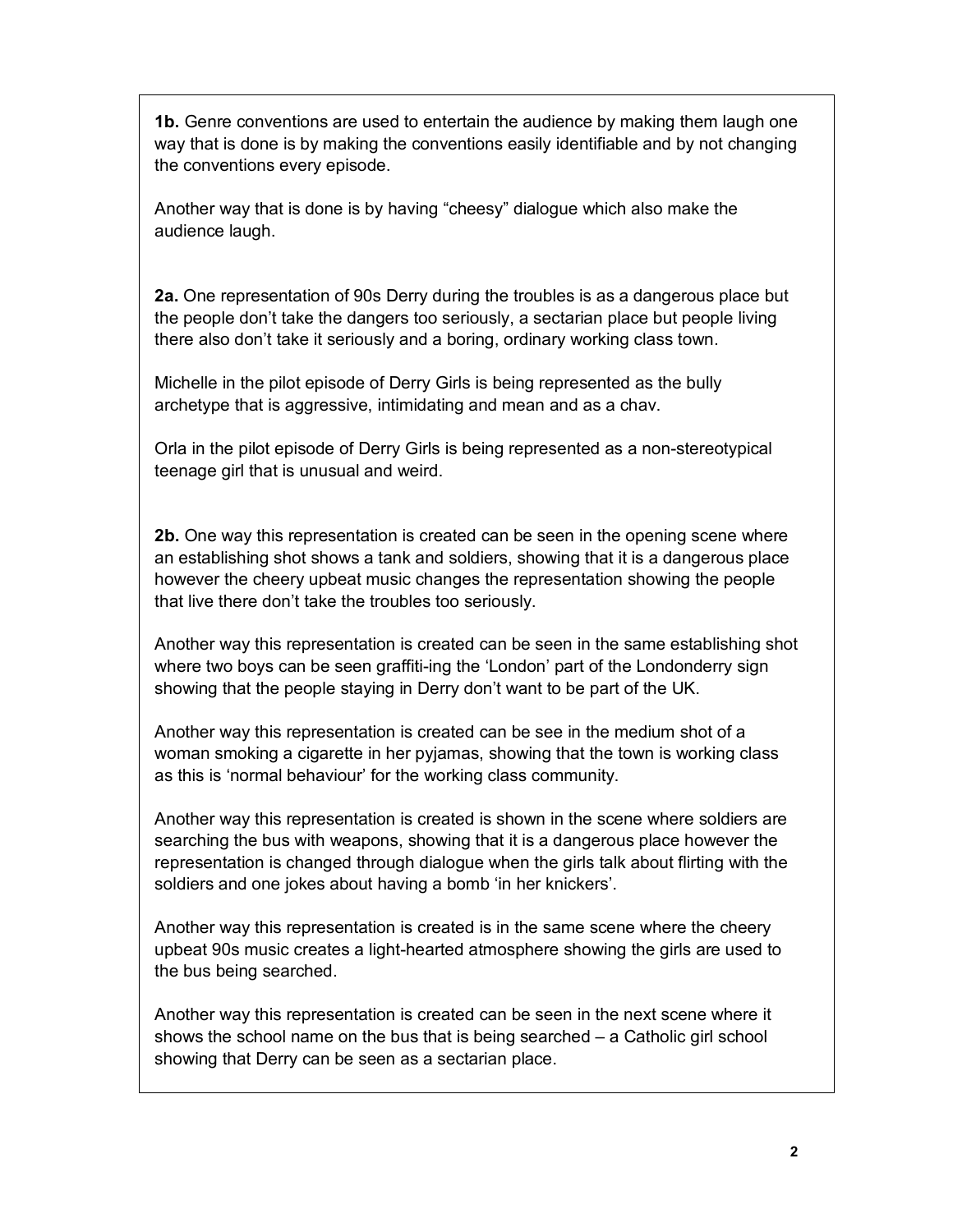One way the representation of Michelle is created is through her costume where she can be seen wearing heavy makeup and gold chunky hoop earrings representing her to be a stereotypical chav or ned.

Another way this representation is created can be seen in the scene of the bus where Michelle aggressively tells younger pupils to get off the back of the bus as "it is for  $6<sup>th</sup>$  years" Michelle them threatens them if they don't do what she says, showing her to be the bully archetype as this is typical school bully behaviour.

One way the representation of Orla is created is by her costume in the scene where all of the girls are getting told off, Orla can be seen wearing a 'candy bracelet' which is stereotypically for children, showing she is odd and unusual for a teenage girl.

Another way this representation is created is in the same scene, her head teacher asks Orla her age and tells her to 'grow up' showing that she is a non-stereotypical teenage girl as she is immature, unusual and weird.

**3.** One narrative structure used in Scott Pilgrim vs the World is Mernit's 7-act Rom-Com Structure

Act 1 – the setup is when we can see Scott rehearsing at home, still trying to get over his past relationship and Ramona can be seen working at the library as a delivery driver.

Act 2 the meet cute is when Scott orders a package and awkwardly asks Ramona on a date.

Act 3 the complication is when Scott finds out he needs to defeat Ramona's 7 evil exes to be with her and Ramona finds out he dated a teenager and is struggling to get over his ex, the they fight over their differences at a party.

Act 4 the hook is when Scott decides he wants to be with Ramona and tells her that he loves her after his gig.

Act 5 the swivel is when the differences are too much for the both of them so they break up and Ramona goes back to her ex.

Act 6 the dark moment is when Scott mopes around at home convinced the relationship is over.

Act 7 – the joyful defeat is when Scott admits he wasn't kind to both Knives and Ramona, giving himself the self-respect to be with Ramona.

Another narrative structure used in Scott Pilgrim vs the World is Todorovian structure which has 4 stages normality-disruption-attempt to repair disruption-new normality.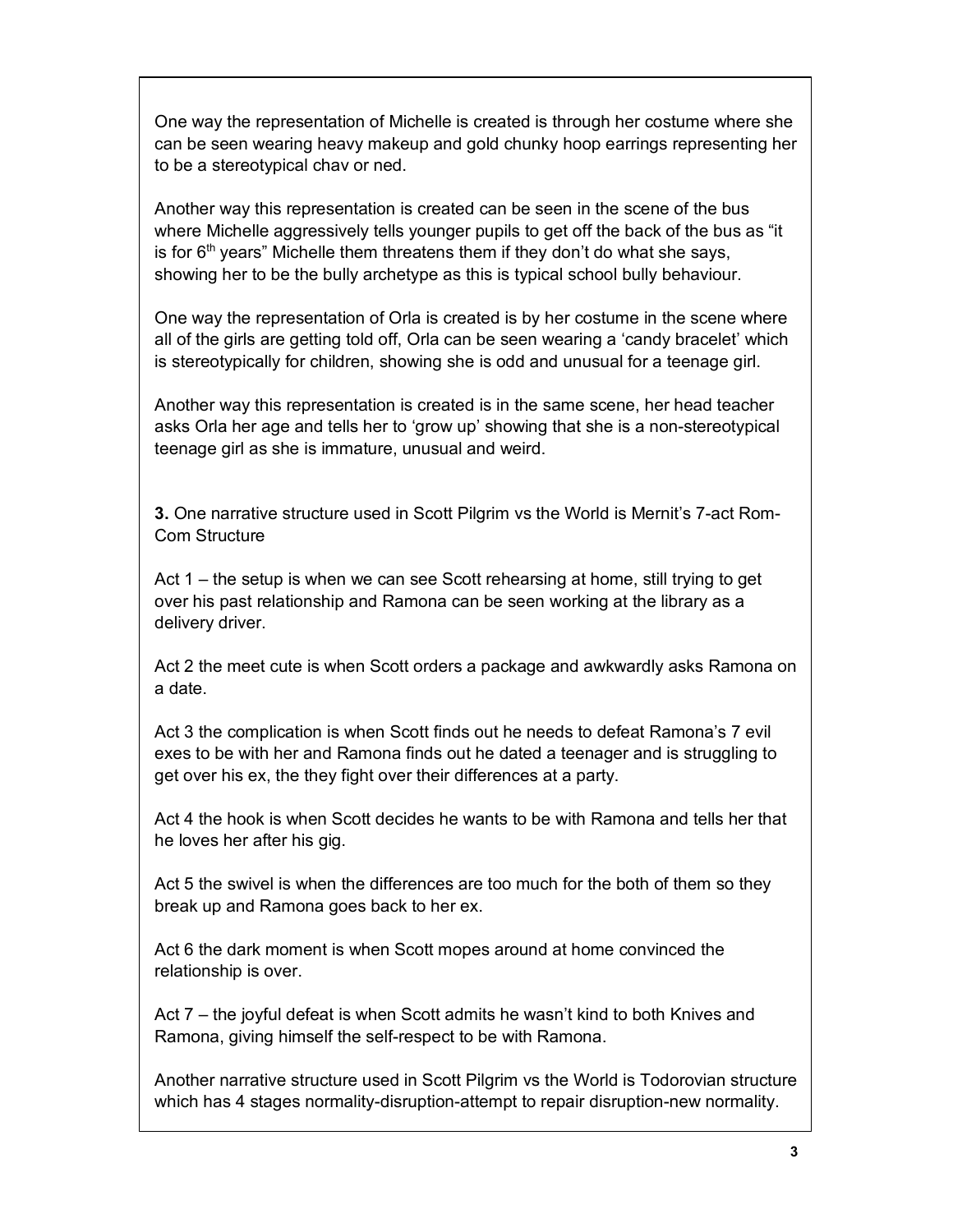Normality can be see in the scene where Scott is rehearsing which is band, he brings home his new girlfriend and establishes that he is a selfish idiot.

Disruption is when Scott sees Ramona Flowers at a party and immediately falls in love with her.

Attempt to repair disruption is when Scott needs to fight Ramona's 7 evil exes and struggles, Ramona finds out that Scott is still trying to get over his ex and so they break up.

New normality is when Scott matures and apologises to Ramona and Knives for being selfish, Scott ends up with Ramona.

**4.** One idea of 1950s/60s Society in America is the idea that you have to be the 'perfect family' and to be liked and respected by neighbours.

One way this idea is created can be seen in the pilot episode of WandaVision, in the scene where Wanda's new neighbours welcomes them into the neighbourhood. Wanda feels the need to answer all of her questions to be polite and to be respected and liked by her neighbour.

Another way this idea is created can be seen in the same episode through Vision's costume where he needs to 'mask his identity' to seem like him and Wanda are a 'normal young married couple' he transforms his robot face to a 'normal' one to create this idea.

Another way this idea is created can be seen in the second episode of WandaVision during the talent show scene where Wanda's facial expression show that she wants to please her neighbours and her performance indicate she is worrying about her husband appearing drunk.

Another idea of society in 1950s/60s America is the idea that woman should stay at home and do domestic chores.

One way this idea is created can be seen in an episode of Bewitched where we can see the main character Samantha doing domestic chores before her husband returns from work later in the scene.

Another way this idea is created is through Wanda's costume in the pilot episode of WandaVision where she can be seen wearing a nice beautiful dress with an apron on the skirt portion, showing that she is home all day doing domestic chores.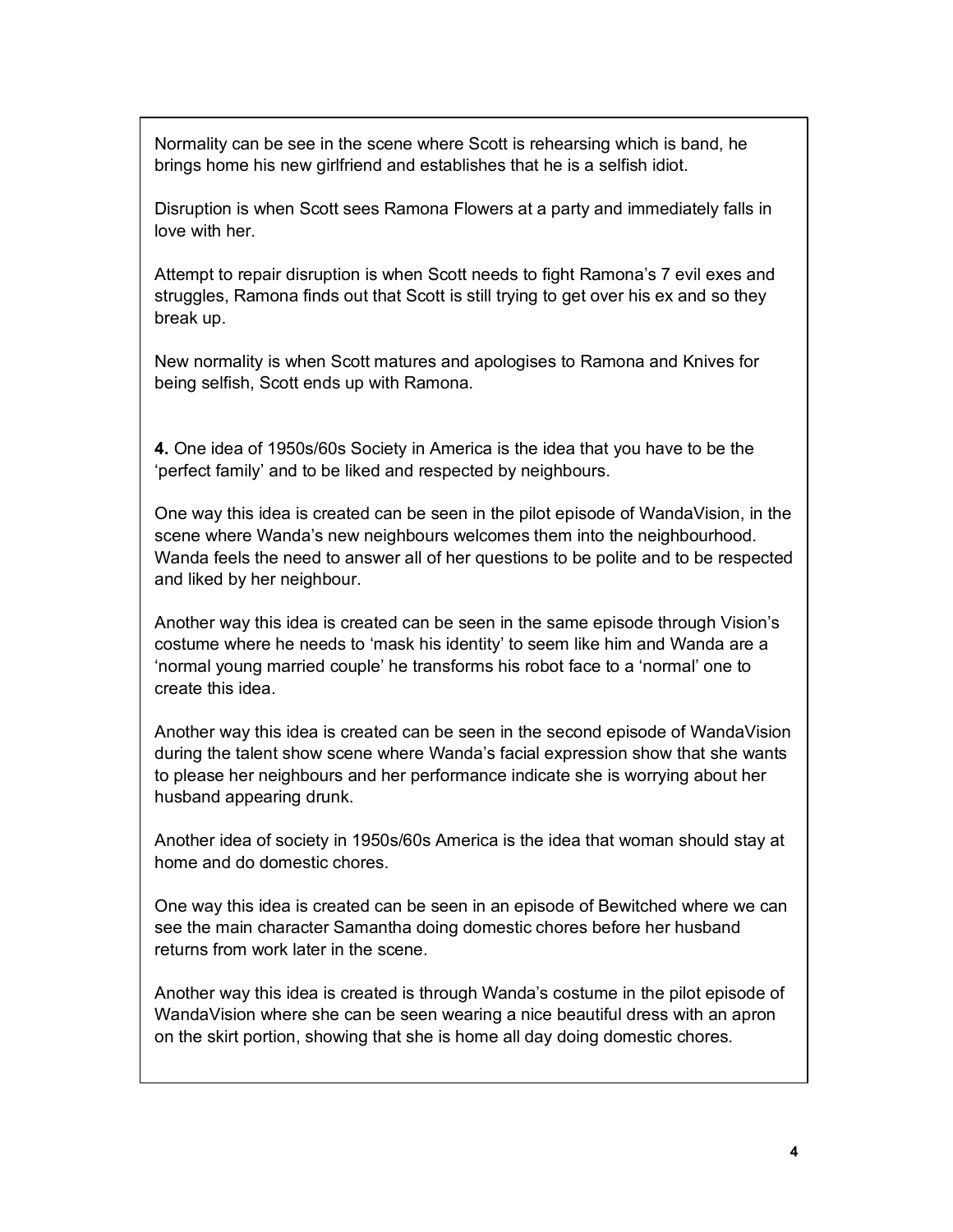Another way we can see this idea can be seen in the pilot episode of WandaVision is where Wanda can be seen using her magic to do domestic chores like cleaning the dishes before Vision comes into frame.

**5.** One way the episode of Newsround meets the need to inform is by having connections to other media sources for more information, for example, the Newsround website was on screen to show any further information in the programme.

Another way the Newsround episode meets the needs to inform is having having on screen graphics to highlight key information related to the story. For example, during the Spain snow storm segment a graphic comes up with the statement "a lot of snow in Spain" helping to show the severity of the storm.

Another example of on screen graphics is during the animal segment where the zoo keepers name is shown on screen, showing who he was and additional information about his role.

**6.** One thing on the poster is the main character in the center of the poster wearing a tan shirt and hat.

This can represent him to be a stereotypical hero archetype from Propp's character types theory, as he is on the center of the poster and he has a stern facial expression. This can also suggest that this film will have adventure genre conventions as he is wearing clothes which is stereotypical for the genre. Since there will be adventure genre conventions we can assume that this character will need to go on a hunt to find treasure or to save someone. This would appeal to fans of the adventure genre as they will be familiar with and enjoy these conventions.

Another thing on the poster is the supporting character to the right of the main character where he is also wearing tan clothing and has a scruffy beard. This can represent him to be a stereotypical villain/false hero as he has a very angry facial expression. This could also suggest levi-strauss binary oppositions theory will be used as there is a clear difference between the two characters as the main character is presented to be neat and tidy and the supporting character to be scruffy and messy which then can become good vs evil in the narrative. It can also suggest in the narrative that this character may try to sabotage the main character's mission. This would appeal to a target audience of adventure film fans as they know the character types well and it would excite them on knowing how the narrative will turn out.

Another thing on the poster is the supporting character in the left hand side of the poster wearing nice earrings and a white lace dress.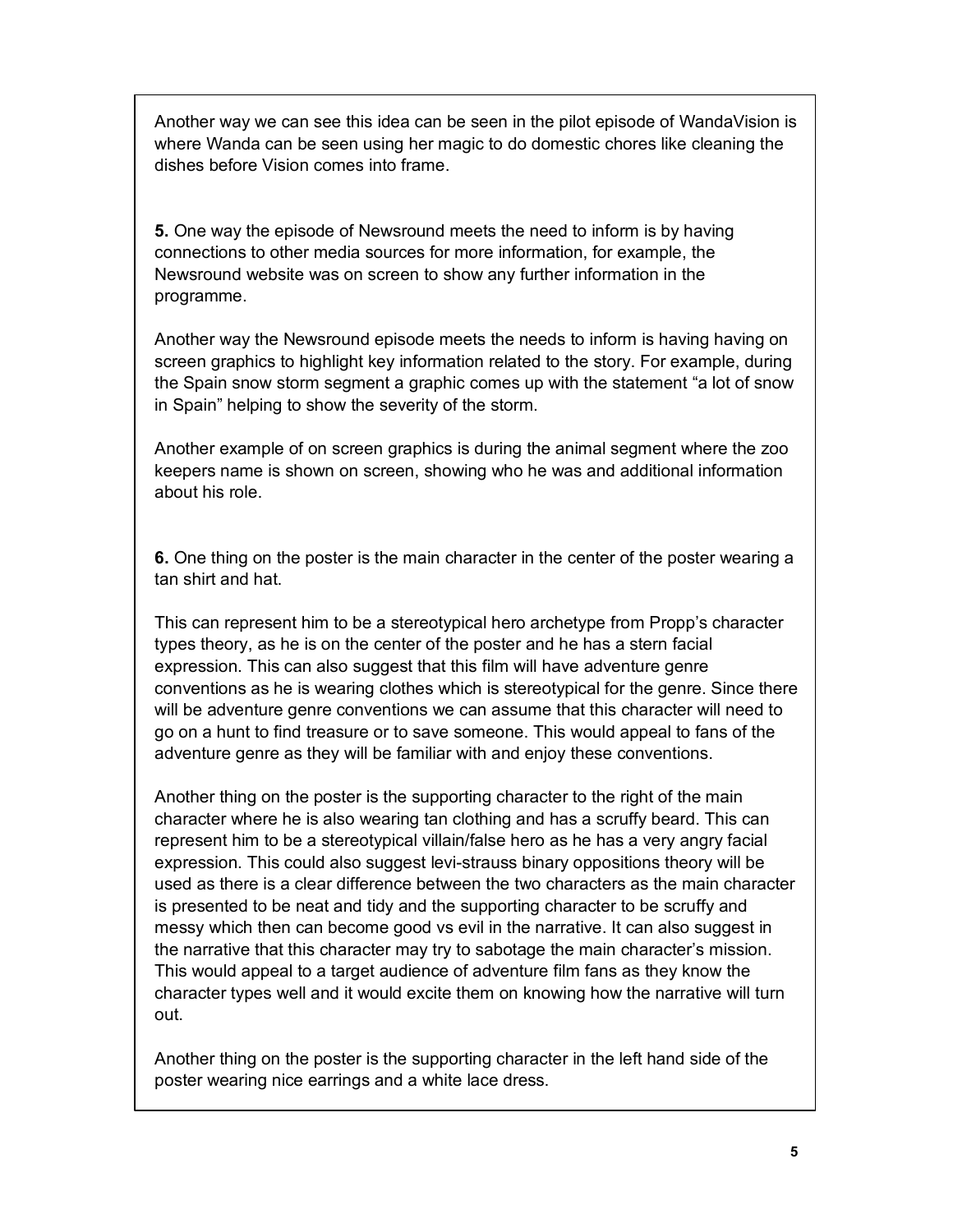This can represent her to be a stereotypical woman or commonly known as the princess character type from Propp's character theory. This is shown through her portrayal on the poster as she is wearing nice clothes and has a nice hairstyle, this can also suggest that this film will have period drama genre conventions. Her representation can also suggest that the main character will need to help or save this character to get their prize. This will appeal to a target audience of period drama film fans as they will be familiar with the period costume conventions.

Another thing on the poster is the narrative scene at the bottom half of the poster where we can see people on a raft in the middle of a river. This can suggest that this film will have adventure genre conventions as the setting in this scene looks like its in a jungle or a forest which is a genre convention for the adventure genre. It can also suggest that this narrative scene will be important overall in the narrative. This would appeal to a target audience of adventure film fans as they will be wondering how these characters got to the point of being on a raft in a river in a jungle.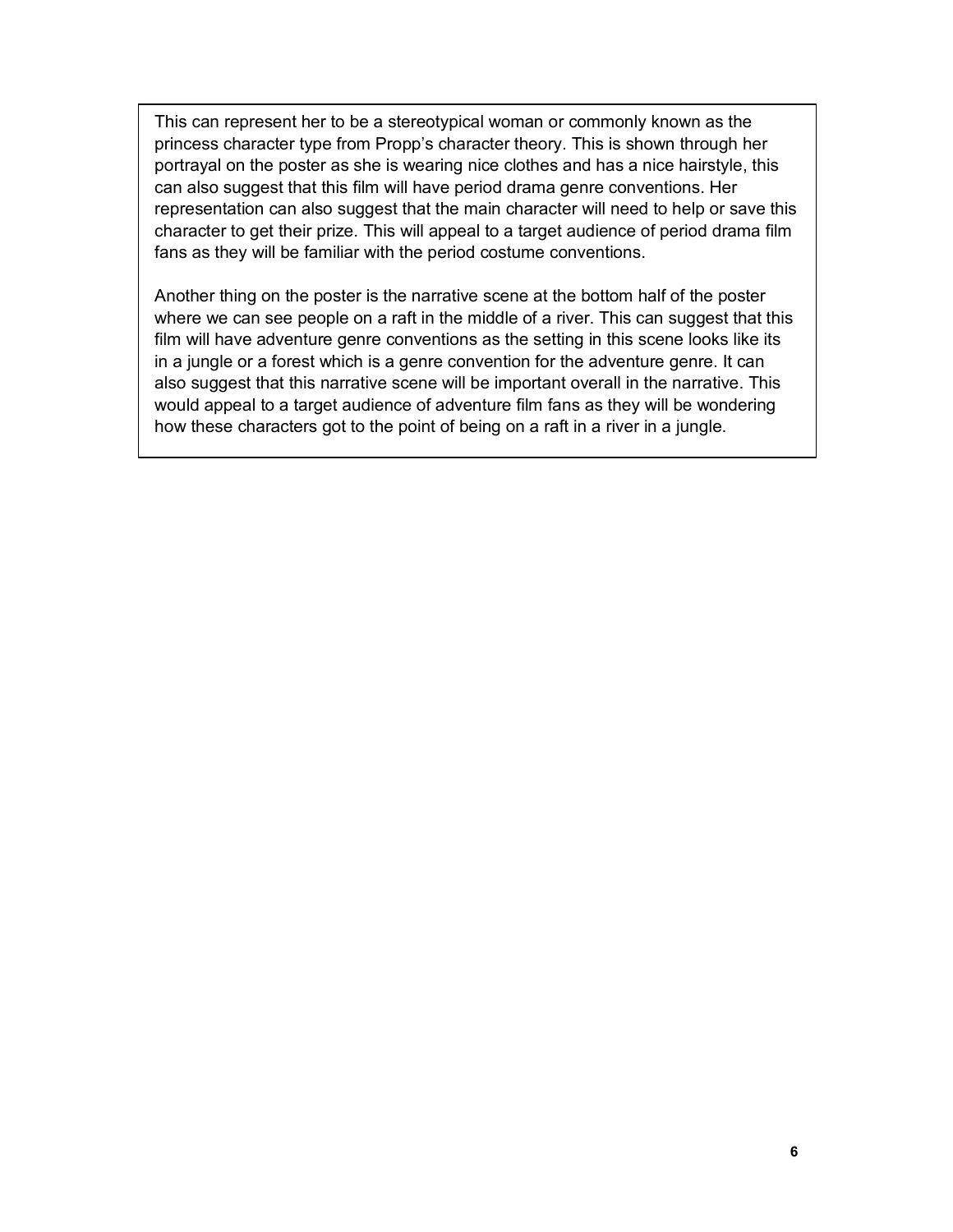## **Candidate 2 evidence**

**4.** One value of 1950s/60s America is that women should stay at home and be the housewives and do the housework.

An example of this in Wandavision is through Wanda's costume of a dress and an apron that suggests she is doing housework all day compared to her husband who is wearing a suit and tie suggesting he is going to work

Another example of this is Wandavision when we see Wanda doing all the cleaning of the dishes while vision is shown leaving for work.

An example of this in Bewitched is when we see Samantha doing the cleaning while her husband is arriving home after a long day at work, showing she has spent her day doing housework.

Another value of 1950s/60s America is that people should seem like a normal happy family and be respected by their neighbours

An example of when we see this in Wandavision is when Wanda is talking to her neighbour and the neighbour is asking lots of questions and she feels she needs to be polite and answer all of them.

Another example of when we see this is when Wanda and Vision are performing at a talent show and you can see Wanda's facial expression indicate she is embarrassed that her husband appears drunk in front of her neighbours

Another value of 1960s/70s America is that men should go out and work and earn the money for the house and that a successful job is the key to happiness

**5.** One way Newsround meets the needs to inform is through real life footage of an event. An example of when we can see this is when we see real footage of the show in Spain showing the severity of the weather.

Another way Newsround meets the needs to inform is through links to find extra information. An example of when we can see this in Newsround is when there is a link to the Newsround website for access to extra information.

Another way Newsround meets the needs to inform is through on screen graphics showing us extra information. An example of this is the footage at the zoo had on screen graphics with the name and title of the employee.

Another way Newsround meets the need to inform is with information on who what, where. For example, in Newsround we see Robot Benny, working at hospitals in **Sheffield**